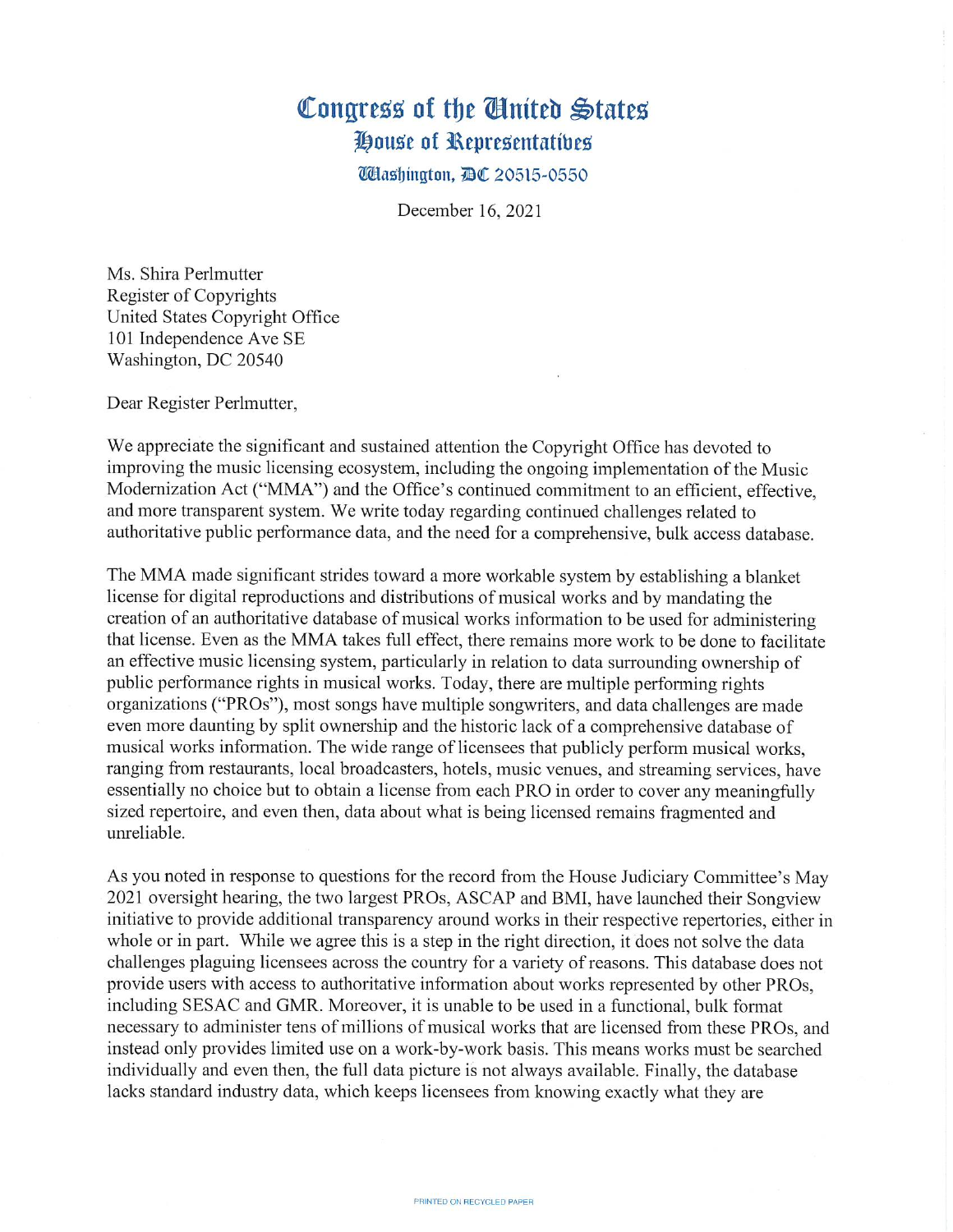licensing from the PRO. We firmly believe licensees should pay rightsholders the amount they are owed, but we question a system that, due in large part to lack of transparency and an authoritative database, leaves licensees paying for more than 100 percent of a work.

Data challenges have long existed in the music space, and those challenges negatively impact creators, rightsholders, and licensees alike, generating uncertainty in proper license coverage and inefficiency and errors in matching and payments to the correct rightsholders. The MMA took strides to fix this and called for the creation of a publicly accessible "database containing information related to musical works." It allows the Register of Copyrights to prescribe additional information to be included in such a database. The Copyright Office engaged on this question in response to requests for PRO information during the rulemaking process to establish regulations under the MMA. As you noted in your responses to the previously mentioned questions for the record, the Office has thus far deferred from taking action to encourage the inclusion of PRO information, while noting that the Mechanical Licensing Collective could optionally include PRO affiliation.

Unfortunately, the MLC's lack of action on this issue means that its public database is not as robust as it could be, even as the MLC may already be receiving PRO-affiliation data through standard reporting by rightsholders. Not only does it limit the availability of relevant, familiar data that the MLC (and its songwriter and publisher constituents) could use to match musical works to sound recordings as part of its statutory mandate, but it presents a missed opportunity to provide millions of businesses (such as restaurants, hotels, bars, online streaming services, and more) with access to the type of comprehensive PRO licensing data or functionality to effectively administer musical works. While the core function of the MLC's database should be to assist the MLC in undertaking its vital role in mechanical licensing, its creation and public availability present a golden opportunity to further improve the efficiency and effectiveness of music licensing more broadly. Songwriters of North America, the Music Innovation Consumers Coalition, and most recently, a songwriter at the Copyright Office's unclaimed royalties symposium have all supported the inclusion of PRO related information in the database established and maintained by the MLC.

As you continue efforts to implement the Music Modernization Act and as you engage on music licensing issues more generally, we believe efforts to improve transparency in this space remain critical. The Office itself has long highlighted the difficulties with fractured and incomplete ownership data for musical works, and we encourage you to consider the benefits of a comprehensive, searchable, easily navigable database that includes bulk data functionality for full musical composition copyrights. We firmly believe you have the regulatory authority and policy role necessary to help make improvements in this space – improvements that could help in matching before the Mechanical Licensing Collective, as well as the broader ecosystem, ultimately ensuring data exists to create a fairer, more transparent system for rightsholders, songwriters, and licensees alike.

We request your commitment to continued efforts to improve data transparency and take steps towards a robust and functional database. Work remains to be done as it relates to the public performance of musical works, and we urge you to assist in finding a solution, be it as part of the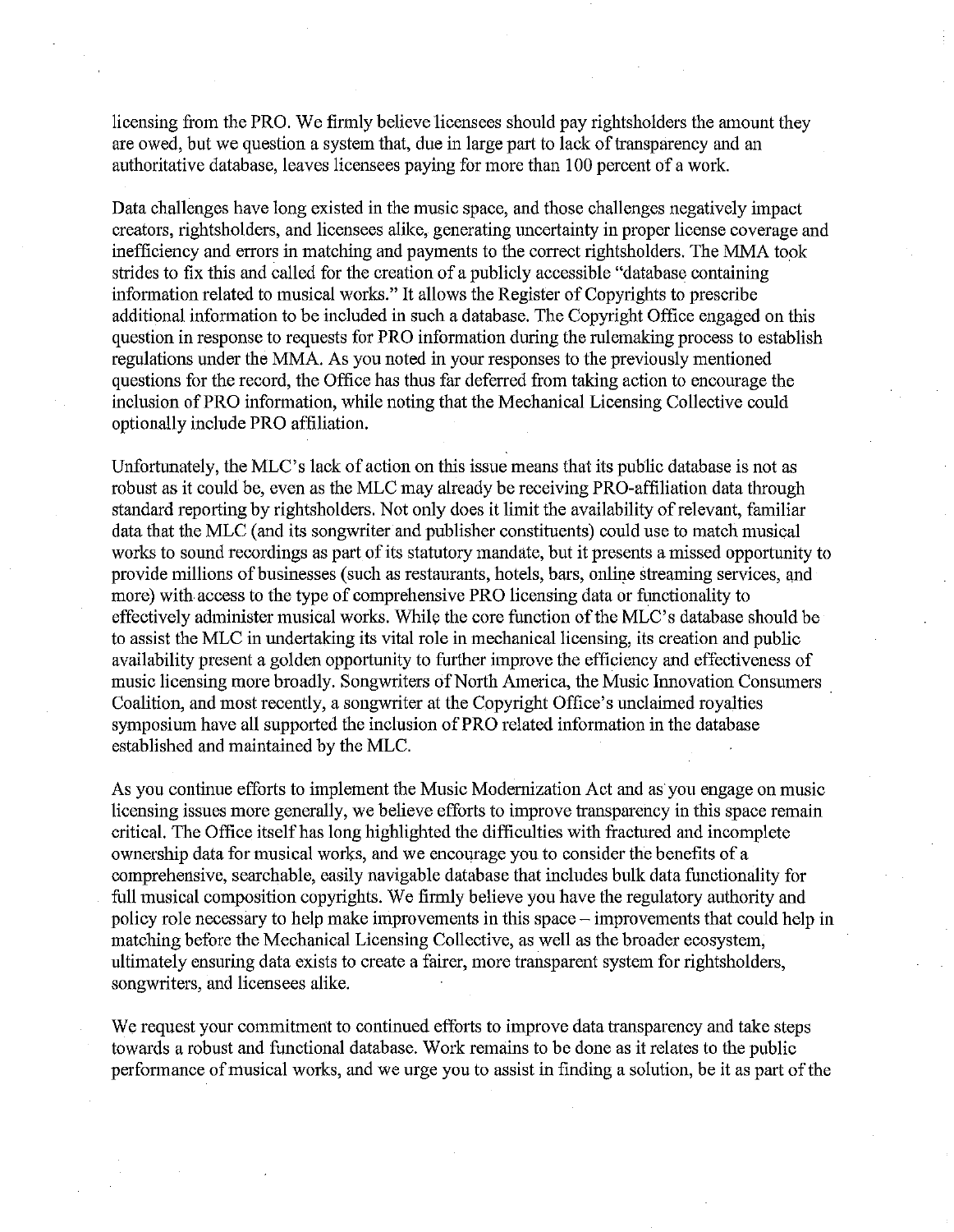MLC database or otherwise. We look forward to working with you to continue to improve the system for all stakeholders.

Sincerely,

 $\cancel{\pi}$ 

Darrell Issa Member of Congress

Scare Fitzgene

Scott Fitzgerald Member of Congress

hh Km

Deborah Ross Member of Congress

Kevin Amer Cc: Jason Sloan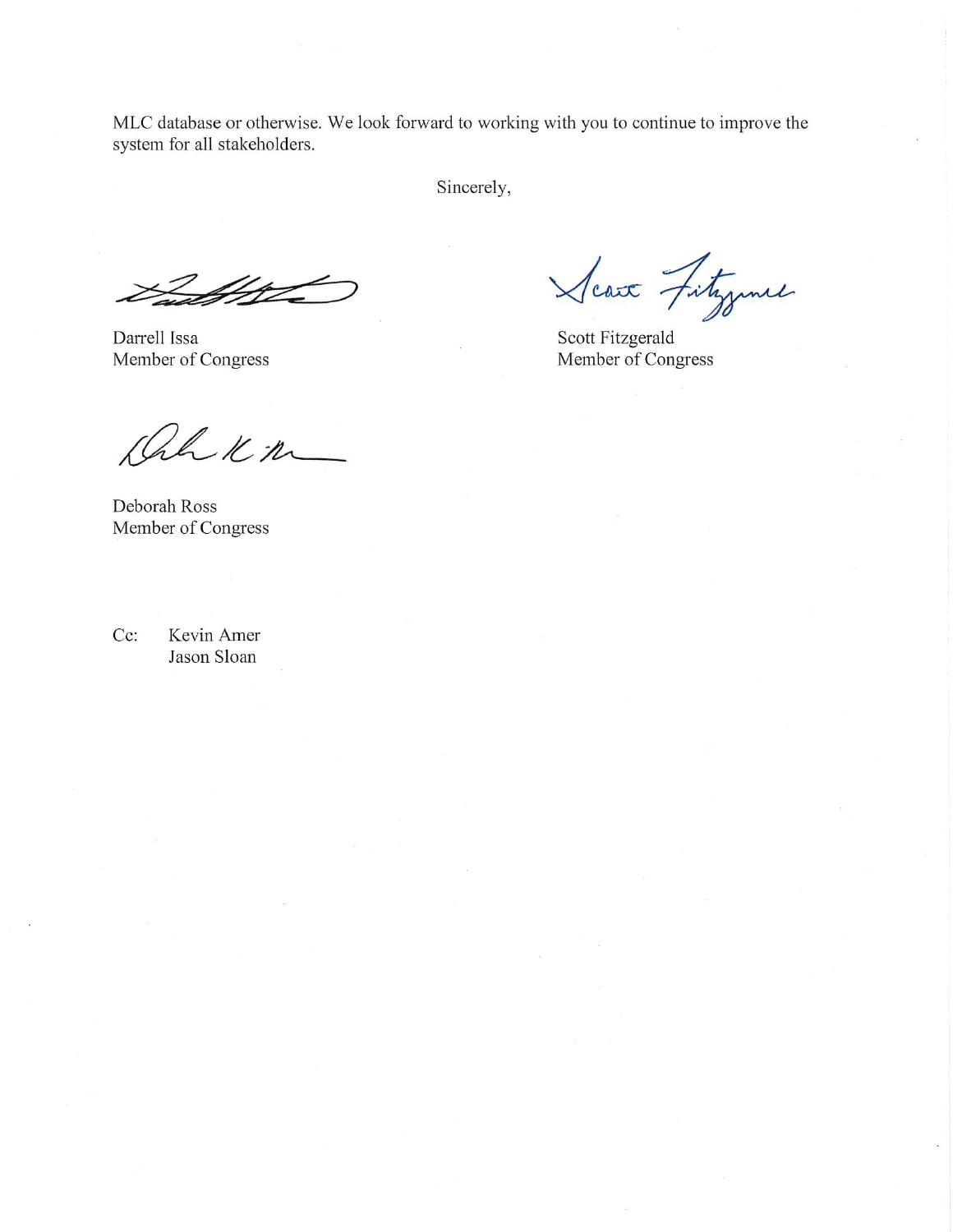

The Honorable Darrell Issa United States House of Representatives 2300 Rayburn House Office Building Washington, D.C. 20515

The Honorable Deborah Ross United States House of Representatives 1208 Longworth House Office Building Washington, D.C. 20515

The Honorable Scott Fitzgerald United States House of Representatives 1507 Longworth House Office Building Washington, D.C. 20515

February 7, 2022

Dear Representative Issa, Representative Fitzgerald, and Representative Ross:

Thank you for your letter of December 16, 2021, addressing continued challenges related to authoritative public performance rights data for musical works.

As your letter noted, as part of the implementation of the Music Modernization Act ("MMA"), the Copyright Office previously considered requests to require performing rights organization ("PRO") information to be included in the public musical works database established and maintained by the Mechanical Licensing Collective ("MLC"),<sup>[1](#page-3-0)</sup> and further elaborated on this issue in response to questions for the record from the House Judiciary Committee's May 5, 2021 oversight hearing. The Office agrees that improving data transparency as it relates to the public performance of musical works is an important goal, and we appreciate your request that we assist in finding a solution to the challenges you have identified. While we continue to believe that the MLC should not be compelled by regulation to include such information in its database at this time, we welcome the opportunity to explore this matter further and to work with you and stakeholders on any potential alternative ways to address the concerns raised in your letter.

The Office shares your view that accurate, comprehensive, and publicly accessible rights data is essential to an efficient and transparent music licensing system. As part of our MMA implementation duties, the Office promulgated interim regulations prescribing categories of information to be included in the MLC's public musical works database, as well as requirements governing the usability, interoperability, and proper usage of the database.<sup>[2](#page-3-1)</sup> Additionally, the

<span id="page-3-0"></span> <sup>1</sup> Public Musical Works Database and Transparency of the Mechanical Licensing Collective, 85 Fed. Reg. 86,803, 86,810–11 (Dec. 31, 2020).

<span id="page-3-1"></span><sup>2</sup> 37 C.F.R. §§ 210.31–32.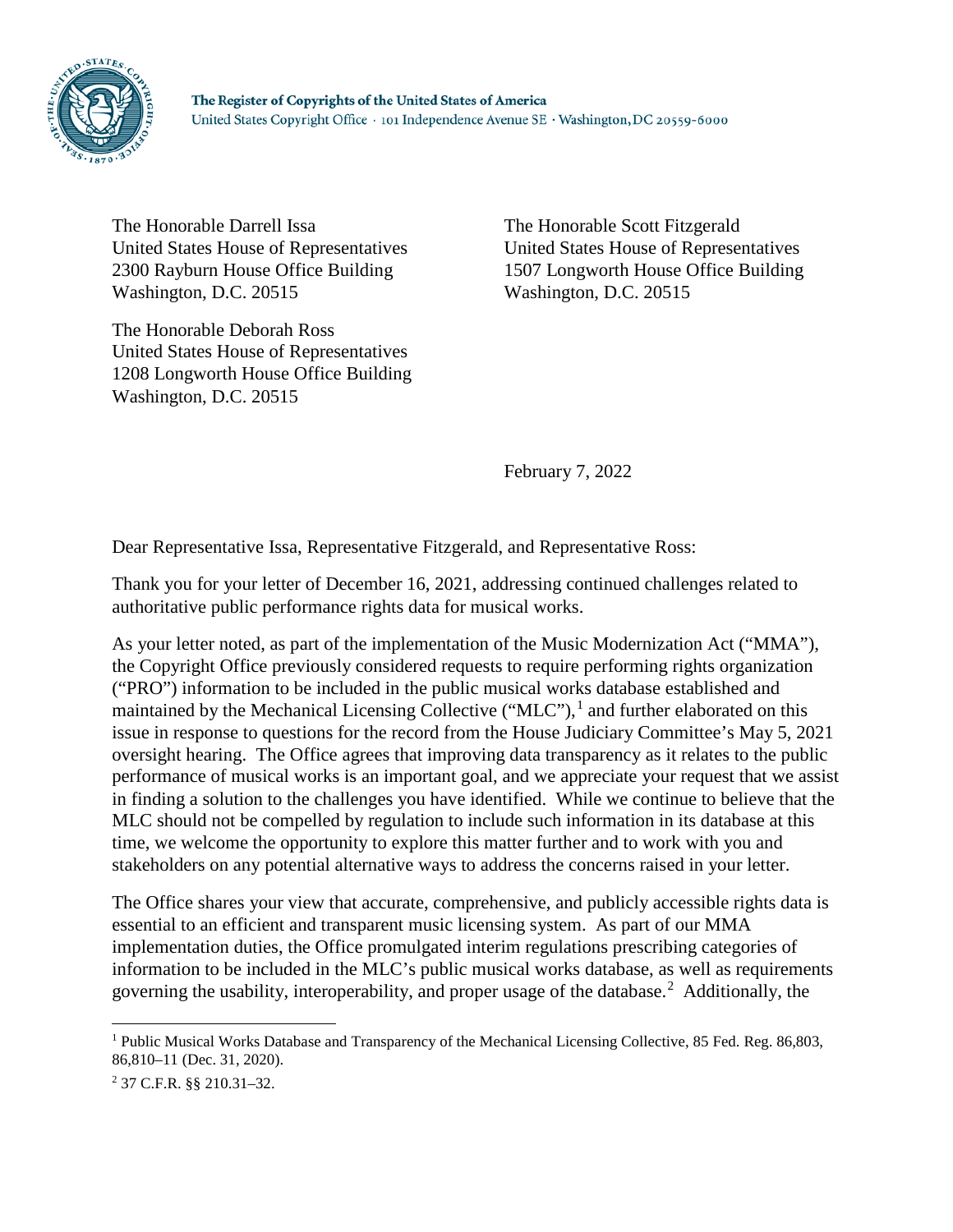Office's recent report, *Unclaimed Royalties: Best Practice Recommendations for the Mechanical Licensing Collective*, includes numerous detailed recommendations reflecting our commitment to enhancing transparency, data quality, and database functionality, usability, and accessibility.<sup>[3](#page-4-0)</sup> With respect to requiring the MLC to include PRO information in its database, however, there are countervailing considerations to be taken into account.

First and foremost, it is important for the MLC to focus its time, attention, and resources on its core statutory duty to administer the compulsory blanket license for making and distributing phonorecords of nondramatic musical works. This license for "mechanical rights" does not directly implicate public performance rights, which the MLC is statutorily barred from administering.<sup>[4](#page-4-1)</sup> In promulgating the interim regulations governing the MLC's database, the Office accepted the MLC's assertion that "it 'should be afforded the opportunity to focus on its main priority of a robust and fulsome mechanical rights database,' and not include PRO affiliation."[5](#page-4-2)

Fully operationalizing the MMA is a complex task. While the MLC has made substantial progress, significant work remains. For example, the MLC's public database is still a beta version and does not yet contain unmatched works. Additionally, the MLC has not yet completed addressing the numerous recommendations from the Office's comprehensive Unclaimed Royalties Report. We believe that the MLC should attend to the outstanding tasks that are directly connected to administering the new blanket mechanical license before turning to other activities. This understandable need for a multiyear ramp-up period is largely why the Office recommended in its report that the MLC not make any distributions of unclaimed royalties "for at least five years from the date that the ability to claim in the [MLC's user] portal is made available to the public with complete and full functionality and populated with all unmatched usage from periods prior to the license availability date."<sup>[6](#page-4-3)</sup> After the MLC reaches this important milestone, it may be appropriate to reconsider a requirement to include PRO information in the MLC's database.

<span id="page-4-0"></span> <sup>3</sup> *See generally* U.S. COPYRIGHT OFFICE, UNCLAIMED ROYALTIES: BEST PRACTICE RECOMMENDATIONS FOR THE MECHANICAL LICENSING COLLECTIVE (2021), https://www.copyright.gov/policy/unclaimed-royalties/unclaimedroyalties-final-report.pdf ("UNCLAIMED ROYALTIES REPORT").

<span id="page-4-1"></span><sup>4</sup> *See* 17 U.S.C. § 115(d)(3)(C)(ii), (iii).

<span id="page-4-2"></span><sup>5</sup> 85 Fed. Reg. at 86,810 (quoting MLC NOI Comments at 10, U.S. Copyright Office Dkt. No. 2020-8, https://www.regulations.gov/comment/COLC-2020-0006-0013); *see also* MLC NOI Reply Comments at 36, U.S. Copyright Office Dkt. No. 2019-5, https://www.regulations.gov/comment/COLC-2019-0002-0031 ("[T]he MLC is currently focused on populating the mechanical rights database with accurate mechanical rights information so that it can administer mechanical rights commencing on the [license availability date]. Requiring the MLC to, on top of that significant task, also gather, maintain, update and include in the database performance rights information which rights it is not permitted to license—would require significant effort which could imperil the MLC's ability to meet its statutory obligations with respect to mechanical rights licensing and administration by the [license availability date]. It would also entail significant cost not contemplated in the assessment amount agreed upon to fund the MLC's operations, and so additional funding would be required for the MLC to engage in those additional and substantial efforts, which will have little current practical benefit.").

<span id="page-4-3"></span><sup>6</sup> UNCLAIMED ROYALTIES REPORT at 91–92.